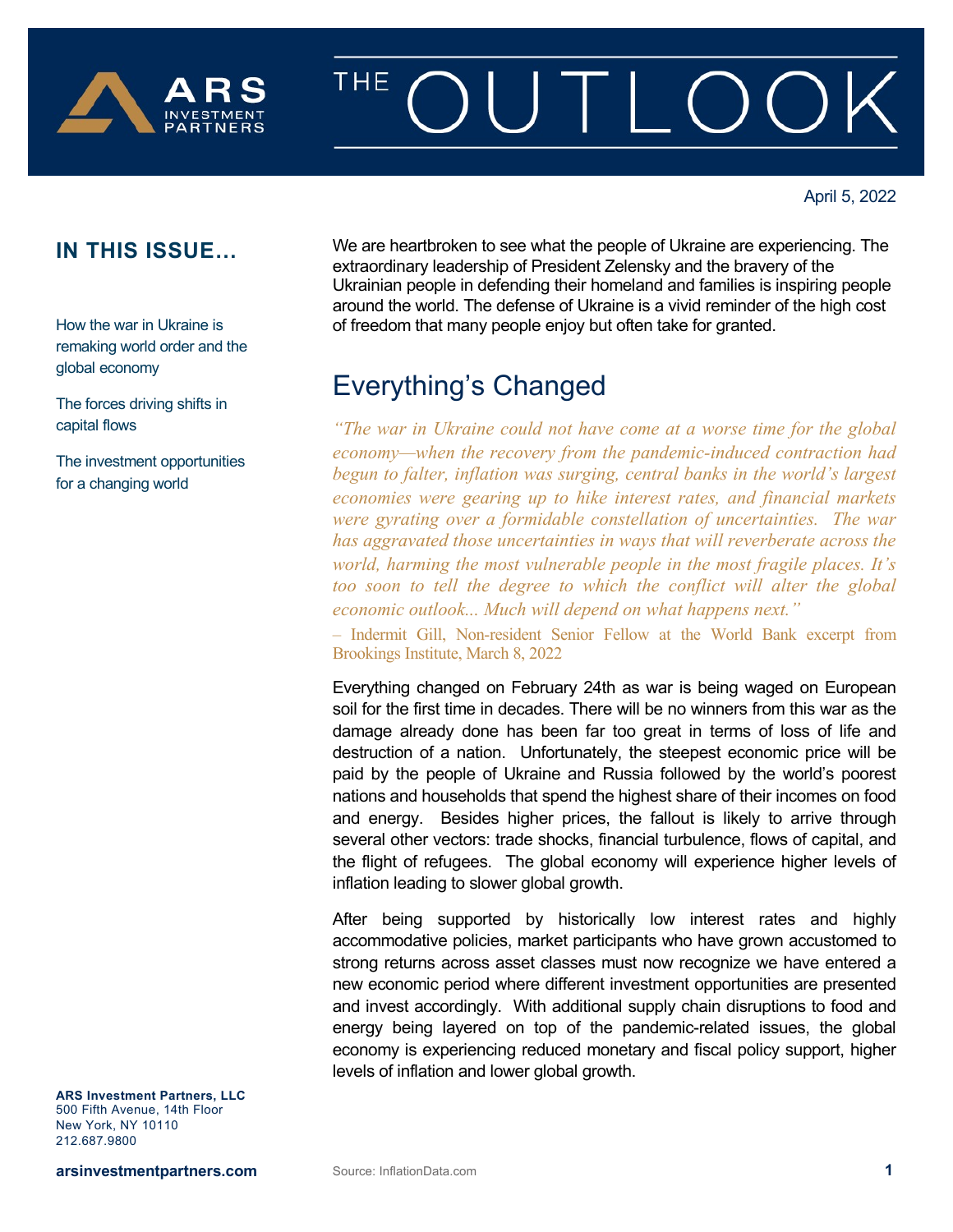

#### April 5, 2022

The world is entering a period of massive geopolitical, economic, and societal shifts. Russia's attack on Ukraine will remake the world, but it is unclear at the present time just how much things will change as we do not know when or how the war will end. What is clear, however, is that the global economy is facing another significant economic shock; the Ukrainian and Russian economies will likely be severely damaged for an extended period; Europeans will be facing significantly higher energy prices and greater prospects for a recession; the world food supply will be disrupted; global trade will undergo a significant makeover; national security has become a much bigger priority; and international alliances will be reconfigured. Countries closest to the conflict—by virtue of their strong trade, financial, and migration links to Russia and Ukraine—are likely to suffer the greatest immediate harm. But the effects will be felt worldwide.

It is worth noting that since ARS Investment Partners was established in 1971, we have successfully navigated previous inflationary periods for our clients as well as several geopolitical conflicts during that time. Our investment process, which combines both proprietary macro-economic analysis (top-down) and fundamental company research (bottom up), gives us an advantage in being able to invest in the secular themes to position ahead of shifts in capital flows as we have in recent years. We began overweighting semiconductor and capital equipment companies, defense companies, electric vehicle manufacturers, and commodity producers essential for the clean-energy transition often well in advance of major market shifts. We have employed the same investment philosophy and approach since our inception, and that approach has allowed us to successfully build and protect capital in challenging environments. The most important consequence of the war in Ukraine is the lives lost and the humanitarian crisis associated with the huge numbers of besieged and displaced people. This war represents a human tragedy of epic proportions with significant business, economic, and geopolitical considerations as we describe in this Outlook.

#### **Forces Driving Shifts in Capital Flow**

*"Sweeping and indiscriminate sanctions would only make people suffer. If further escalated, they could trigger serious crises in the global economy and trade, finance, energy, food, and industrial supply chains, crippling the already languishing world economy and causing irrevocable losses."*

– *Excerpts from China's Ministry of Foreign Affairs statement following the President's Xi-Biden March 18th video conference call*

**2** As if fighting a global pandemic for the past two years was not enough, the world is now dealing with a ground war in Europe that has the potential to undo much of the progress made since the Berlin Wall came down in 1989. In recent years, China and Russia have been seeking a rebalancing of the global order with the desire to reduce the military and economic influence of the United States and its allies.

*China and Russia have been seeking a rebalancing of the global order with the desire to reduce the military and economic influence of the United States and its allies.* 

**ARS Investment Partners, LLC** 500 Fifth Avenue, 14th Floor New York, NY 10110 212.687.9800

**arsinvestmentpartners.com**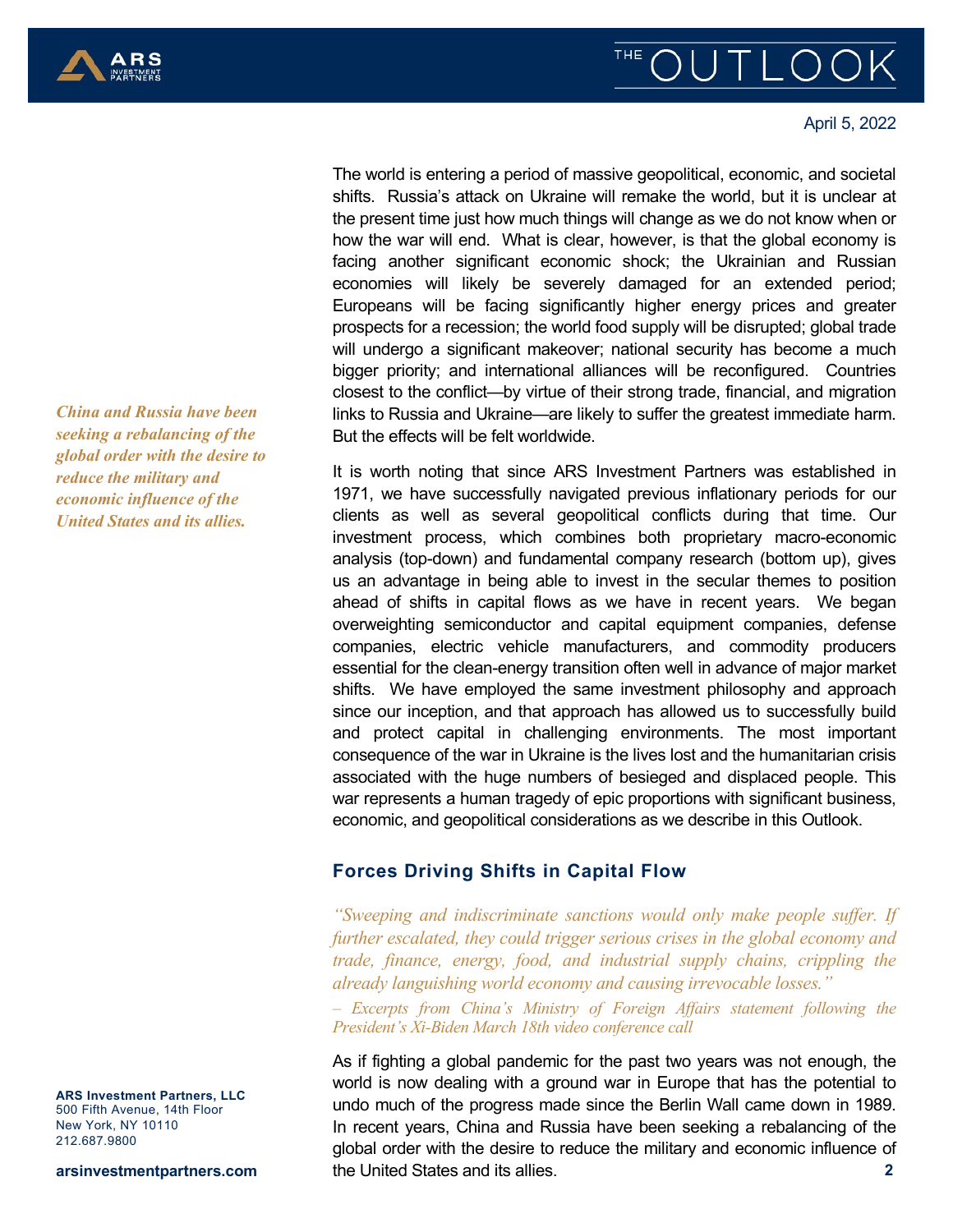



April 5, 2022

*The remaking of the world order and the global economy is underway, and this may be the most meaningful change the world has experienced since WWII*

*The combination of energy and food inflation combined with supply shortages and stockpiling will impact the most vulnerable countries, companies, and individuals*

**ARS Investment Partners, LLC** 500 Fifth Avenue, 14th Floor New York, NY 10110 212.687.9800

**arsinvestmentpartners.com**

Autocratic nations have been spending heavily on developing their military capabilities. The sanctions recently imposed on Russia were among the most severe issued in history and have already had a devastating effect on the Russian economy as shown in Chart 1. As a result, our adversaries are considering new ways to mitigate the costs of future sanctions on their economies by establishing alternatives to existing Western-controlled systems such as SWIFT (Society for Worldwide Interbank Financial Telecommunication) banking system. The sanctions are also causing nations and companies to reorient their supply chains and currency reserves to protect their economic interests against future actions by rival nations or blocs. The remaking of the world order and the global economy is underway, and this may be the most meaningful change the world has experienced since WWII.

## **Chart 1. The Impact of Sanctions on the Russian Economy**



Several forces are redefining the global economy. First, global growth will be lower than previously projected. Second, headline inflation will remain elevated as labor costs rise and energy and food supplies are being disrupted. Third, the supply chain issues, which the world has been battling since the start of the pandemic and which had been starting to ease, are now being exacerbated by the war and the sanctions imposed on Russia by allied nations. The combination of energy and food inflation combined with supply shortages and stockpiling will impact the most vulnerable countries, companies, and individuals. Fourth, policymakers will increase or shift spending to improve national defense, space, cyber, food and energy security. One additional issue that investors should consider is the intended and unintended consequences of the sanctions imposed by the West, particularly if the U.S. follows through on threats to add sanctions to China in the event that the Chinese help Russia. The Russian economy is feeling the full effects of the initial sanctions as it has been forced to raise its benchmark policy rate to 20%, while its stock market and currency have been severely damaged.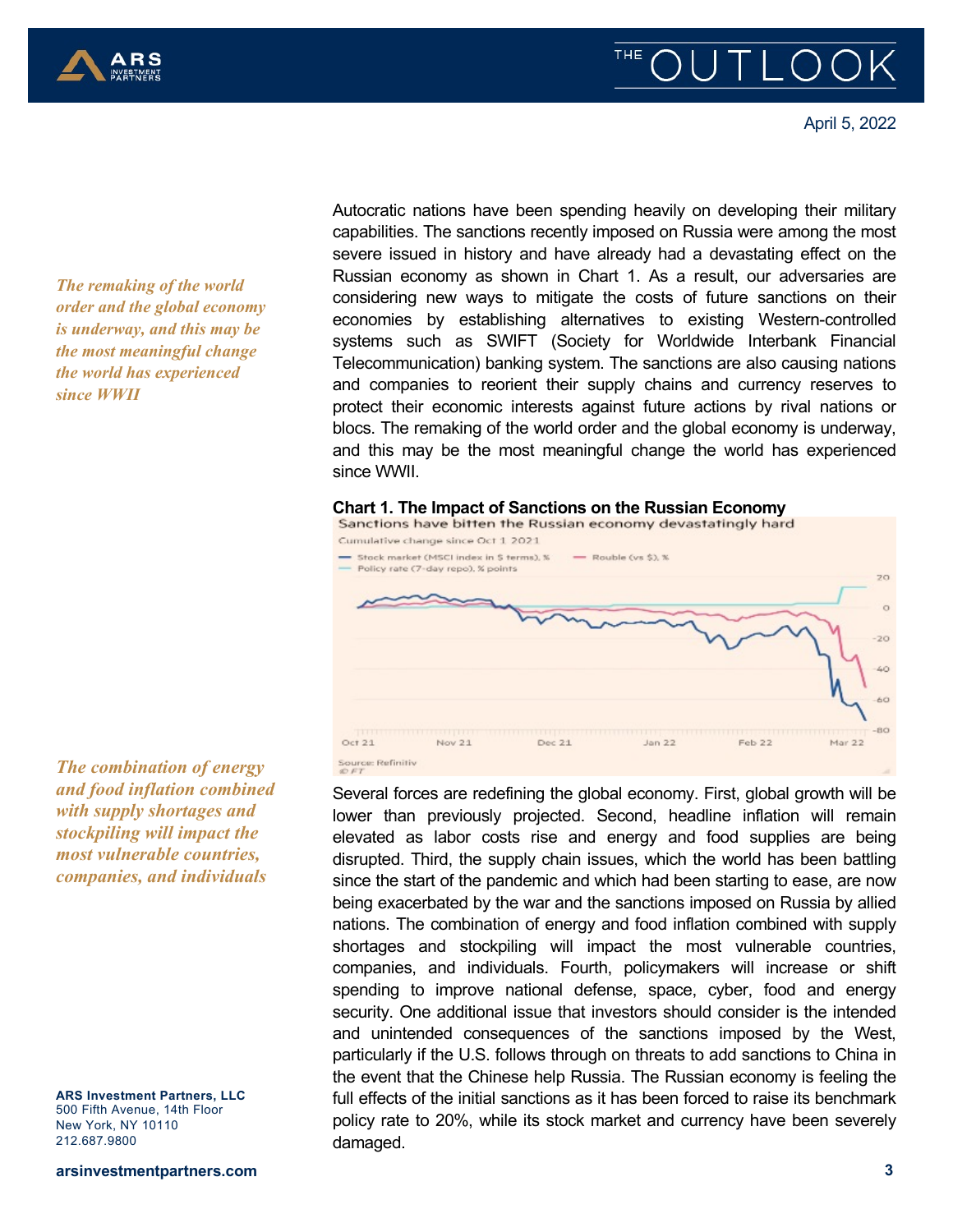

## **THE**

April 5, 2022

#### **Lower Global Growth**

Gross Domestic Product for many countries was on pace to return to pre-COVID levels by the end of this year or next, but the war makes those projections unlikely to be achieved. Prior to the invasion, global real gross domestic product was projected to grow around 3.4% due to the impact of inflation, reduced government stimulus, tighter monetary policies and ongoing supply chain issues which were only starting to be resolved. The OECD recently released an update which projected world GDP to drop by 1.09% (see Chart 2). Unfortunately, many emerging economies will be severely impacted by the combination of the lingering healthcare issues from the pandemic, high U.S. dollar-denominated debts, volatile commodity prices and availability, and erratic economic policies. For the global economy, slower growth will mitigate some of the current inflationary pressures as demand declines.

**Chart 2. The War's Impact on Global Growth**



Source: OECD, Economic Outlook, Interim Report March 2022

#### **Higher Inflation**

Coming into the year, ARS believed that the economy would see its deflationary tendencies return in the second half of 2022 following the supplydriven inflation experienced due to the pandemic. However, the war has added a new layer of complexity on to the inflation dynamics as Russia and Ukraine account for only 2% of GDP combined but have an outsized impact on the world's energy and food supplies. Russia, the 11th largest economy in the world, is one of the world's leading exporters of oil, natural gas, nickel, aluminum, semi-finished iron, and wheat. Europe, in particular Germany, is highly dependent on Russia for its energy needs. Europe had been aggressively shifting away from fossil fuels to renewable energy but was still early in the transition when the war broke out. The subsequent spike in oil and natural gas prices, as well as concerns about sanctions cutting off supplies to Europe, has governments scrambling to figure out ways to reduce the impact in the form of fuel subsidies, gas tax holidays, and fast-tracking

*The OECD recently released an update which projected world GDP to drop by 1.09%* 

*For the global economy, slower growth will mitigate some of the current inflationary pressures as demand declines*

**ARS Investment Partners, LLC** 500 Fifth Avenue, 14th Floor New York, NY 10110 212.687.9800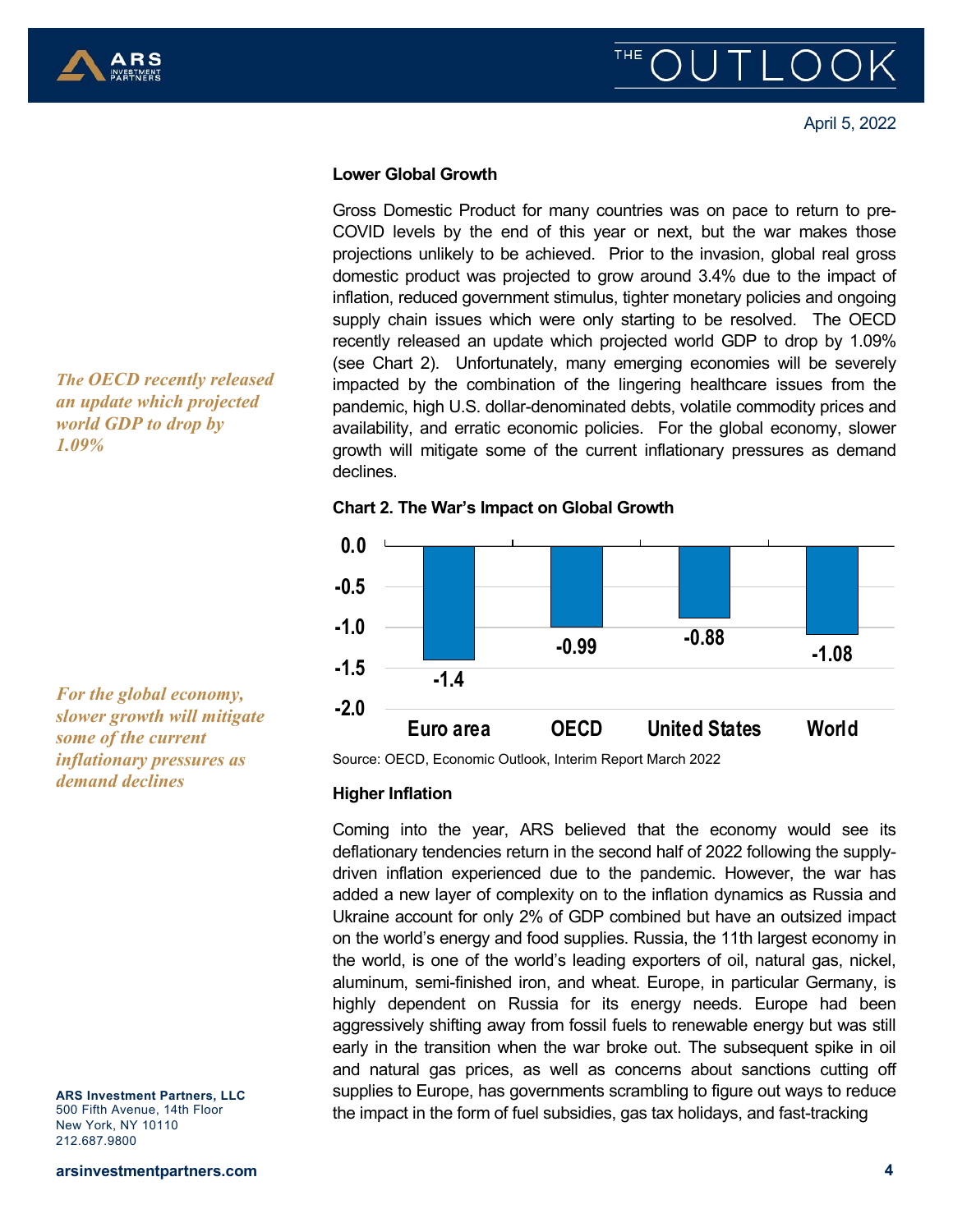

#### April 5, 2022

*While it is exceedingly difficult to make projections when the war's duration and outcome is unknown, the world has clearly entered a period of higher prices*

*The interest rate outlook calls for higher rates as the Fed grapples with higher inflation arising from energy and food supply shortages as well as higher labor costs*

*There is little central banks can do to offset inflationary pressures caused by supply disruptions beyond simply trying to reduce the level of aggregate demand, as their tools are designed to address inflation that results from excess demand* 

**ARS Investment Partners, LLC** 500 Fifth Avenue, 14th Floor New York, NY 10110 212.687.9800

**arsinvestmentpartners.com**

permit approvals for energy companies to bring on additional production sooner. The food problem may prove to be even more difficult to address as the world may lose a substantial portion of crops if Ukrainian farmers cannot meet this season's planting deadlines. Food inflation was one of the key issues leading to the Arab Spring over a decade ago. Regardless of the actions taken by policymakers, the OECD projects that the war's impact on inflation will range from increases of 1.36% for the U.S. to 2.47% for the world (see Chart 3). While it is exceedingly difficult to make projections when the war's duration and outcome is unknown, the world has clearly entered a period of higher prices.

**Chart 3. The War's Impact on Inflation**



Source: OECD, Economic Outlook, Interim Report March 2022

#### **Interest Rates to Rise, But Must Remain Historically Low**

The interest rate outlook calls for higher rates for the coming period as the Fed grapples with higher inflation arising from energy and food supply shortages as well as higher labor costs. Since 2009, central bank policy has played an outsized role in supporting the markets and global economy as both struggled to recover first from the great financial crisis, then from the pandemic and now from the war. Last year, central banks began tightening policy by raising benchmark policy rates, reducing quantitative easing, and signaling the end of the most extraordinary period in monetary policy history. Central bankers are trying to balance curbing inflation by increasing rates just enough, while avoiding tipping the economy into recession. One of the challenges is that there is little central banks can do to offset inflationary pressures caused by supply disruptions beyond simply trying to reduce the level of aggregate demand, as their tools are designed to address inflation that results from excess demand.

Given the current state of the world's economy, this interest rate hiking cycle may be quite different than previous ones as much of the world's economy was still struggling to recover from the two previous crises. Based on current conditions, it is likely that many countries will experience a recession sometime over the next 24 months.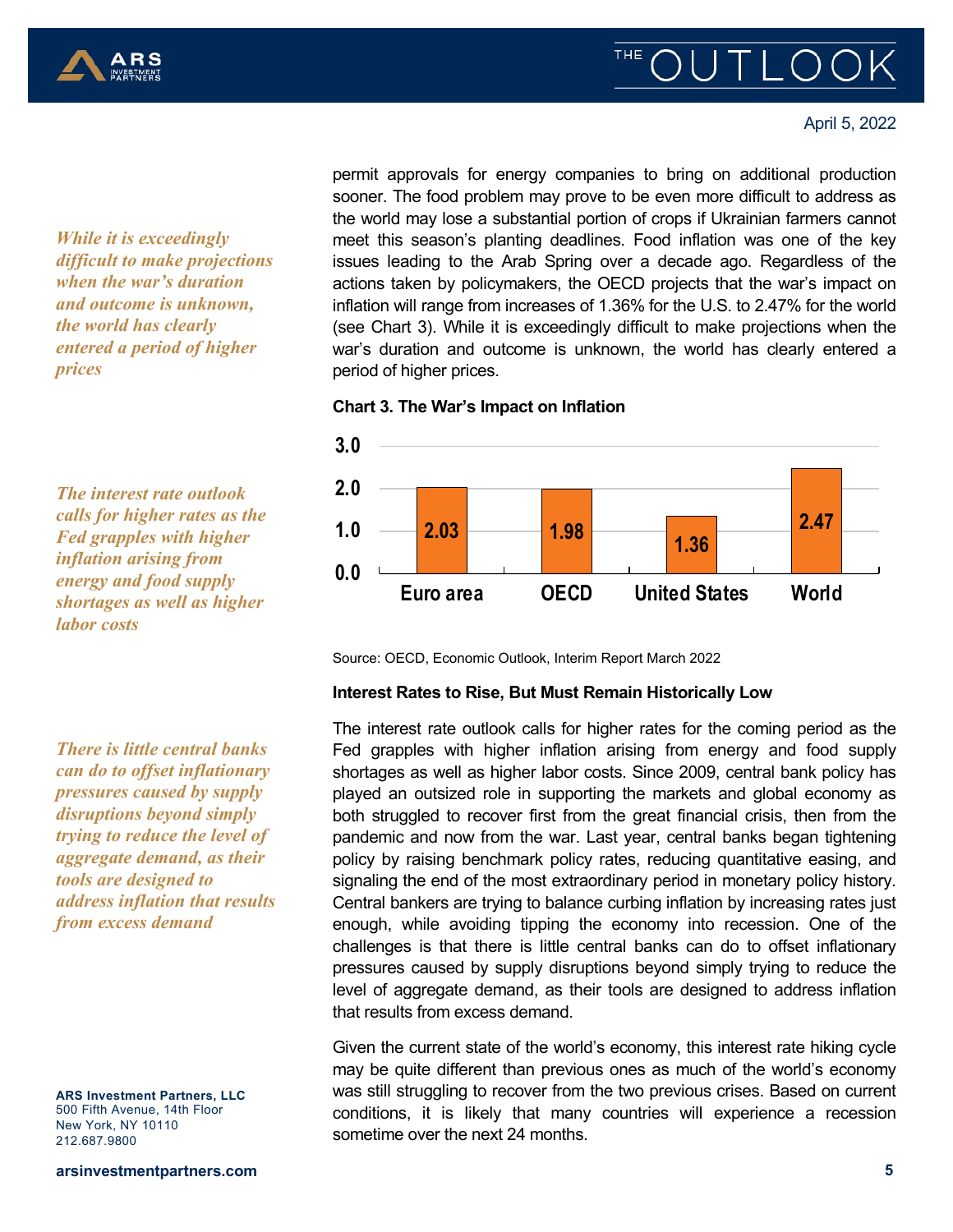

April 5, 2022

*The Fed will likely raise rates fewer times and to levels below what the Fed and market participants currently project, as the slowing global economy will naturally reduce demand and dampen inflationary pressures*

*The pandemic and the war in Ukraine underscored the over-reliance on autocratic nations in the global system for necessary resources including food, energy, commodities, and other basic materials* 

*The United States and virtually every nation will now be focused on building up strategic reserves in a variety of essential materials required*

**ARS Investment Partners, LLC** 500 Fifth Avenue, 14th Floor New York, NY 10110 212.687.9800

**arsinvestmentpartners.com**

We believe the Fed will prefer to continue to let inflation run higher than normal rather than cause a recession by hiking too aggressively. Furthermore, the Fed will likely raise rates fewer times and to levels below what the Fed and market participants currently project, as the slowing global economy will naturally reduce demand and dampen inflationary pressures. It is too soon to determine the full impact of the war on growth and inflation given the broad range of possible outcomes, and therefore, investors should expect the Fed and other central banks to be flexible in setting the course for policy actions.

#### **Geopolitical and Political Forces**

*"Sweeping and indiscriminate sanctions would only make people suffer. If further escalated, they could trigger serious crises in the global economy and trade, finance, energy, food, and industrial supply chains, crippling the already languishing world economy and causing irrevocable losses."* – *Economist Adam Posen, President of the Peterson Institute*

For decades, globalization has brought the world closer together and raised living standards for billions of people, but it also created vulnerabilities for many domestic economies which have been brought to light in the past two years. First the pandemic and then the war provided a painful reminder just how interconnected and interdependent the global economy had become. The pandemic and the war in Ukraine underscored the over-reliance on autocratic nations in the global system for necessary resources including food, energy, commodities, and other basic materials. The war in Europe is remaking the world order and alliances, and it is forcing world leaders to reassess their foreign and domestic policy priorities and dependencies in several key areas including national security (military, food, cyber and energy), the role of intergovernmental agencies such as NATO, WTO, and the UN, and how to properly affect the climate transition. It is also forcing policymakers to reconsider budget priorities. The severity of the sanctions placed on Russia by western governments has countries, including China, exploring ways to insulate their economies from future sanctions and to form new economic and defense alliances. The United States and virtually every nation will now be focused on building up strategic reserves in a variety of essential materials required for the advancement of alternative energy sources, and critical defense needs and technologies. The buildup of strategic reserves can increase the prices of these materials and keep them elevated for an extended period of time.

The war will have a major impact on domestic policy agendas as well. In the United States, Congress is being forced to adjust spending priorities and policy around national security. Given the need to increase spending in certain areas, President Biden's Build Back Better agenda will likely be greatly reduced or not implemented at all.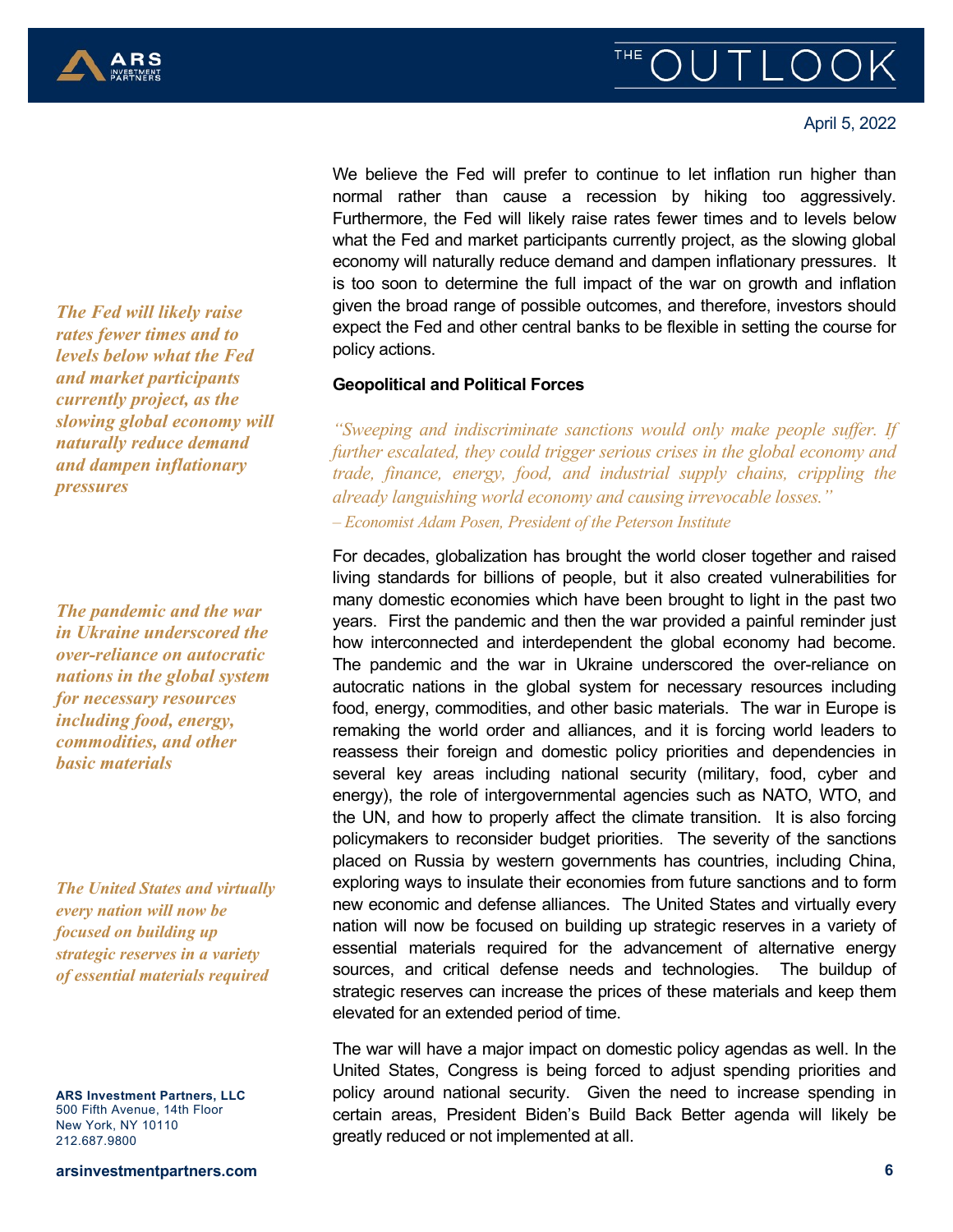

April 5, 2022

*Some experts are suggesting that globalization has ended, but it will more likely shift to blocs whereby likeminded nations work to protect people and grow their economies in a changing world order* 

*Policymakers must address the growing cost of security due to the significant damage from climate change and the effects of war*

*The preservation of capital in pursuit of investment returns is both an offensive and a defensive process* 

**ARS Investment Partners, LLC** 500 Fifth Avenue, 14th Floor New York, NY 10110 212.687.9800

**arsinvestmentpartners.com**

Congress will likely be forced to rethink our energy policy, defense spending, and social spending priorities to deal with the new political and economic realities. For China, the war has put the nation in a difficult position as it has close political ties to Russia, but much greater economic dependency on western nations. As the world's second largest economy and largest exporter, China will play an outsized role in how the political and economic issues get resolved. Europe will be facing several new challenges involving energy, defense, immigration, and resources while working to avoid a severe recession. Some experts are suggesting that globalization has ended, but it will more likely shift to blocs whereby like-minded nations work to protect people and grow their economies in a changing world order.

#### **Investment Opportunities for a Changing World**

*"The availability of ever-cheaper goods like cars, appliances and furniture produced abroad was a major contributor to the benign U.S. inflation picture in this quarter-century. On the other hand, offshoring also led to the elimination of millions of U.S. jobs, the hollowing out of the manufacturing regions and middle class of our country, and most likely the weakening of private-sector labor unions. The recognition of these negative aspects of globalization has now caused the pendulum to swing back toward local sourcing. Rather than the cheapest, easiest and greenest sources, there'll probably be more of a premium put on the safest and surest."*

– *Howard Marks, Oaktree Capital*

Portfolio management is both an art and a science. It is a decision-making process that requires sifting through enormous amounts of incomplete information and making a judgment as to what is really important. This is particularly true not only in a period of heightened uncertainty, conflict, and volatility such as we are in now, but also when the world is undergoing a fundamental change that is impacting virtually every industry. Policymakers must address the growing cost of security due to the significant damage from climate change and the effects of war. For much of the past decade, market participants had the wind at their backs and were able to be more aggressive than in normal times. This was due to historically low interest and inflation rates which supported higher price-earnings multiples for companies with the promise of strong future growth, but the reality of little or no current earnings. In a rising interest rate environment such as we are in today, price-earnings multiples have been and are contracting, and valuations are coming down. While we did not anticipate rates to rise as much as they have this year, we were, for some time, of the belief that multiples would contract for those companies with elevated valuations and little if any current earnings. As a consequence, in late 2020, we began to reduce positions and completely eliminate those companies whose valuations we felt were not sustainable. We did this because the preservation of capital in pursuit of investment returns is both an offensive and a defensive process.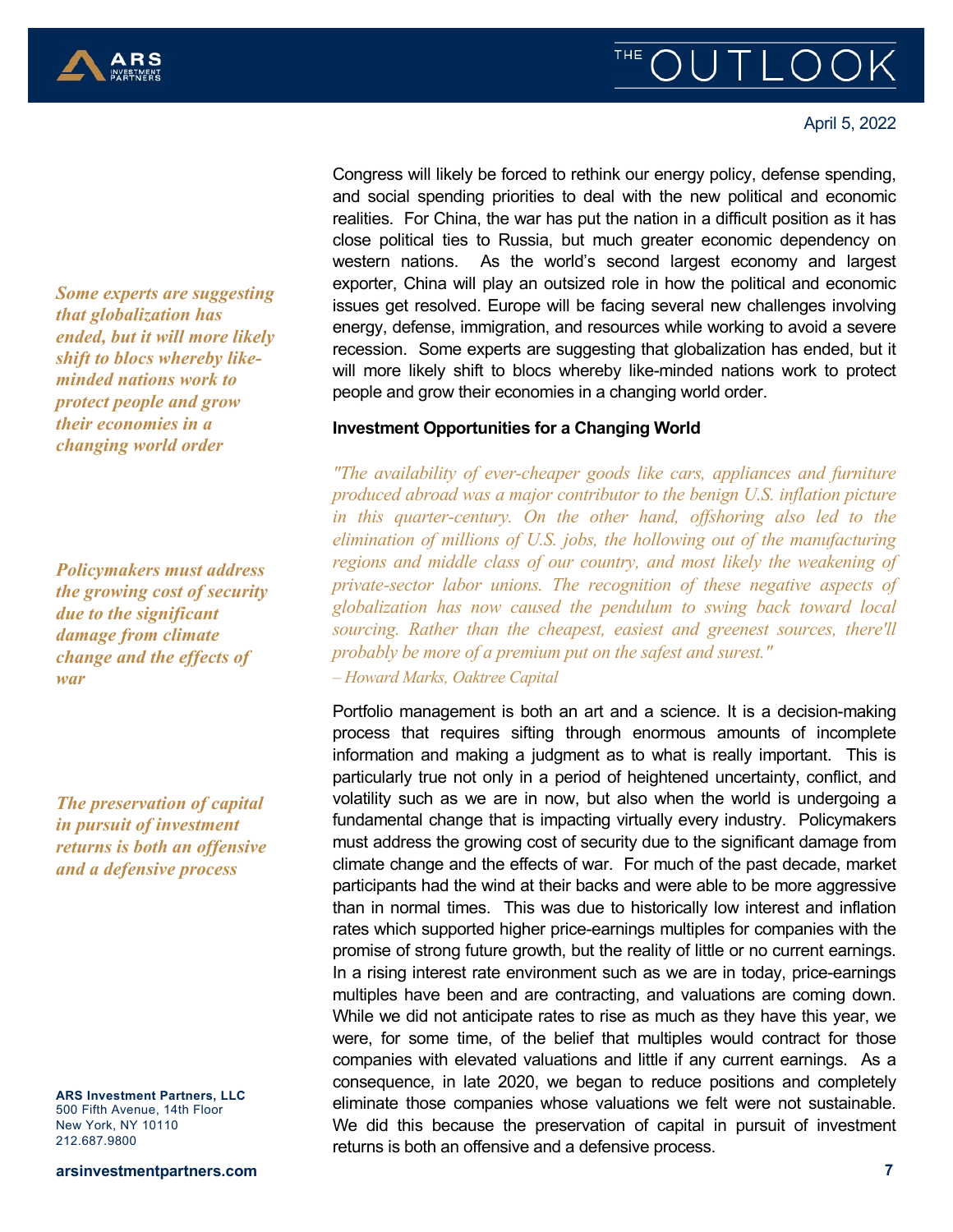

#### April 5, 2022

*The dramatic shifts now taking place in the global economy will have profound implications for every country, company, and household, and these shifts are creating new investment opportunities, while reinforcing some previous ones* 

*The pandemic and war have made "safe and sure" supplies in needed materials the priority over cost savings* 

*Investors should be focused on benefiting from the powerful secular trends and not on speculating in shares of companies whose futures are behind them*

**ARS Investment Partners, LLC** 500 Fifth Avenue, 14th Floor New York, NY 10110 212.687.9800

The dramatic shifts now taking place in the global economy will have profound implications for every country, company, and household, and these shifts are creating new investment opportunities, while reinforcing some previous ones. There are two important factors to consider for portfolio positioning: first, the need for nations to reshore and expand onshore manufacturing capabilities critical to ensuring economic and national security, and second, the need to build up strategic reserves to protect future supplies of required resources. Whereas just in-time inventory management had been considered an ideal way to manage manufacturing processes in the past, the pandemic and war have made "safe and sure" supplies in needed materials the priority over cost savings. Advanced technologies will also allow companies to offset the former attraction of lower foreign manufacturing costs thereby creating many new jobs at home.

Aside from the opportunities described above, the focus for client portfolios remains consistent with our recent Outlooks as we continue to favor the beneficiaries of the digitalization and electrification involving cloud, cyber security, communications, semiconductor technology, industrials, healthcare, energy companies including wind and power, and commodity and materials producers. Investors should continue to avoid over-hyped areas of the market, but also to be opportunistic to take advantage of the mispricing of quality companies that inevitably occur in volatile markets and uncertain periods.

We focus on the investment opportunities which meet our standards of valuation under these changed conditions. We anticipate that companies will move more aggressively to improve productivity and better compete in the coming period through merger and acquisition activity and spinoffs. Notwithstanding the significant advancements of many of the leading beneficiaries of this Outlook over the past few years, periods of market volatility should be viewed both as the pause that refreshes and an opportunity to add to quality companies with particularly attractive valuations which have significantly increased their revenues and earnings and continue to have bright prospects for strong growth. Because the economy is undergoing a reorientation, the companies with embedded advantages will continue to fetch the best market valuations over time. Security of critical raw materials is fundamental to successful investment outcomes. Continuing innovation and embracing the latest technologies will be fundamental for companies to remain at the forefront of competition.

Regardless, a number of leading companies, large and small, will continue to innovate, disrupt, and evolve their business models to thrive in the coming years. As such, investors should be focused on benefiting from the powerful secular trends and not on speculating in shares of companies whose futures are behind them as they have either lost their way or will be unable to transition in their current forms to benefit going forward.